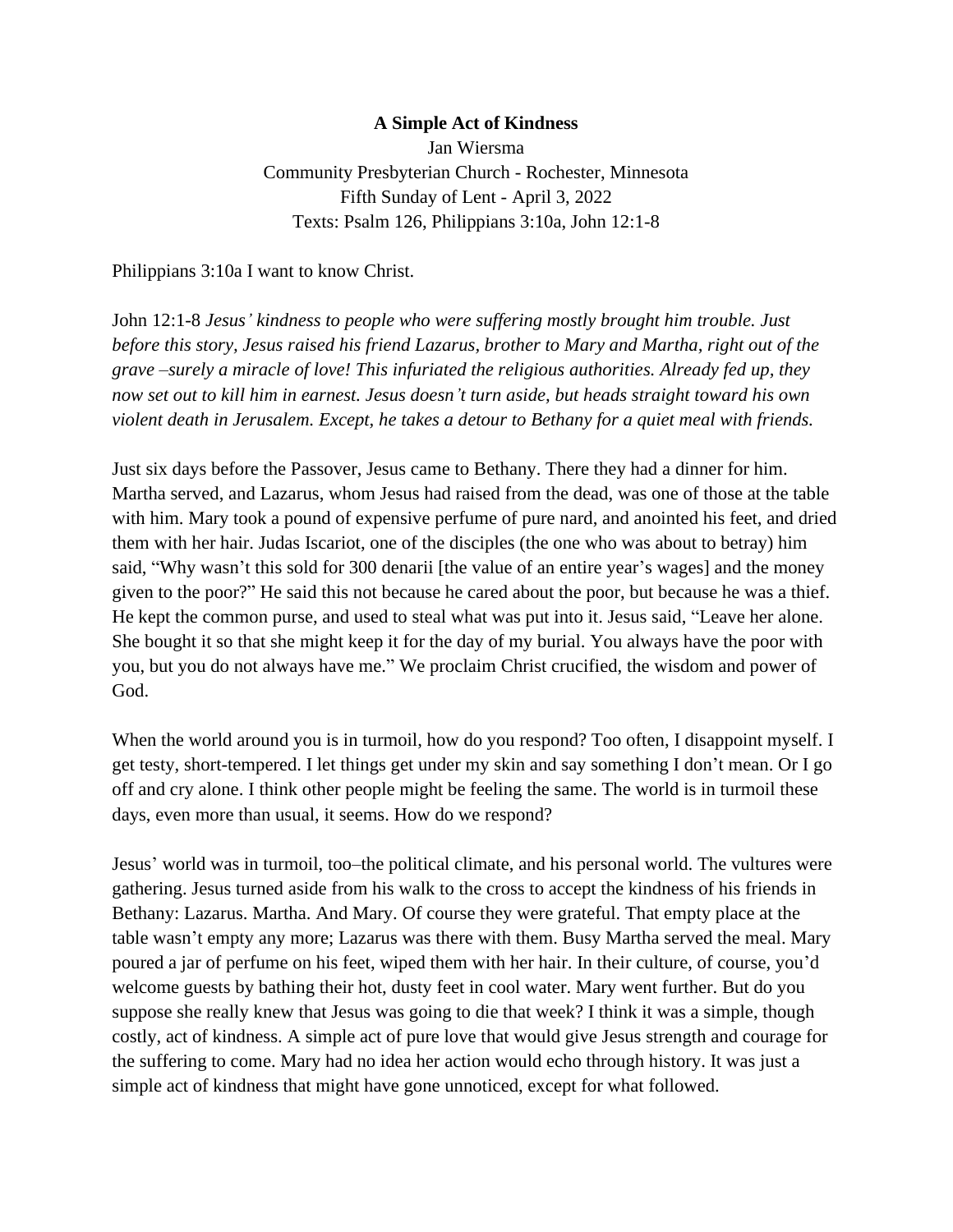The story set me thinking: how often people pestered Jesus. They hung onto him for healing, they held out their hands for bread, they crowded around to hear him speak. And some of them baited him, taunted him, and finally entrapped him, and killed him. How often do we hear of someone simply offering him kindness from an overflowing heart? Rarely. This story is unusual.

Kindness is not unusual, though in hard times when it's most needed it can be thin on the ground. When has a simple act of kindness changed you? Once as a young adult, late teens or early 20s, I visited my older sister. I don't remember why. I don't remember the town, I don't remember the time. I didn't arrive in a car; I walked up to her house



on a blistering hot day. She wasn't home. I sat on the porch to wait. I was hungry and tired. Her downstairs neighbor came home first. He was from the Middle East; I forget what country. His dark skin and black eyes and curly hair looked strange and exotic. He saw how it was with me, but rather than invite me in (I probably would have refused), he brought out a dish of his own homemade yogurt, made from a culture brought from his home country, his home culture. It was hands down the most delicious yogurt I have ever tasted. While all the other details of this encounter are blurred, his simple act of kindness remains vivid in my memory. Who knows, maybe it's the reason I've always felt warmly toward our Arab and Muslim brothers and sisters. He cultured me with kindness.



A chance encounter with kindness can change life on a very elemental level, as yogurt culture changes milk. Kindness can ripple through the stream of your life, changing the color, the temperature, even the direction of its flow. When has a simple act of kindness changed you? Last week, Vera shared a story that rang true to me: in her case, the context was clear. I asked her to share it today.

Time and distance lend perspective.





The greater the distance, the more clearly we see the course our lives have taken. We see the influences that have shaped us…and made us kind